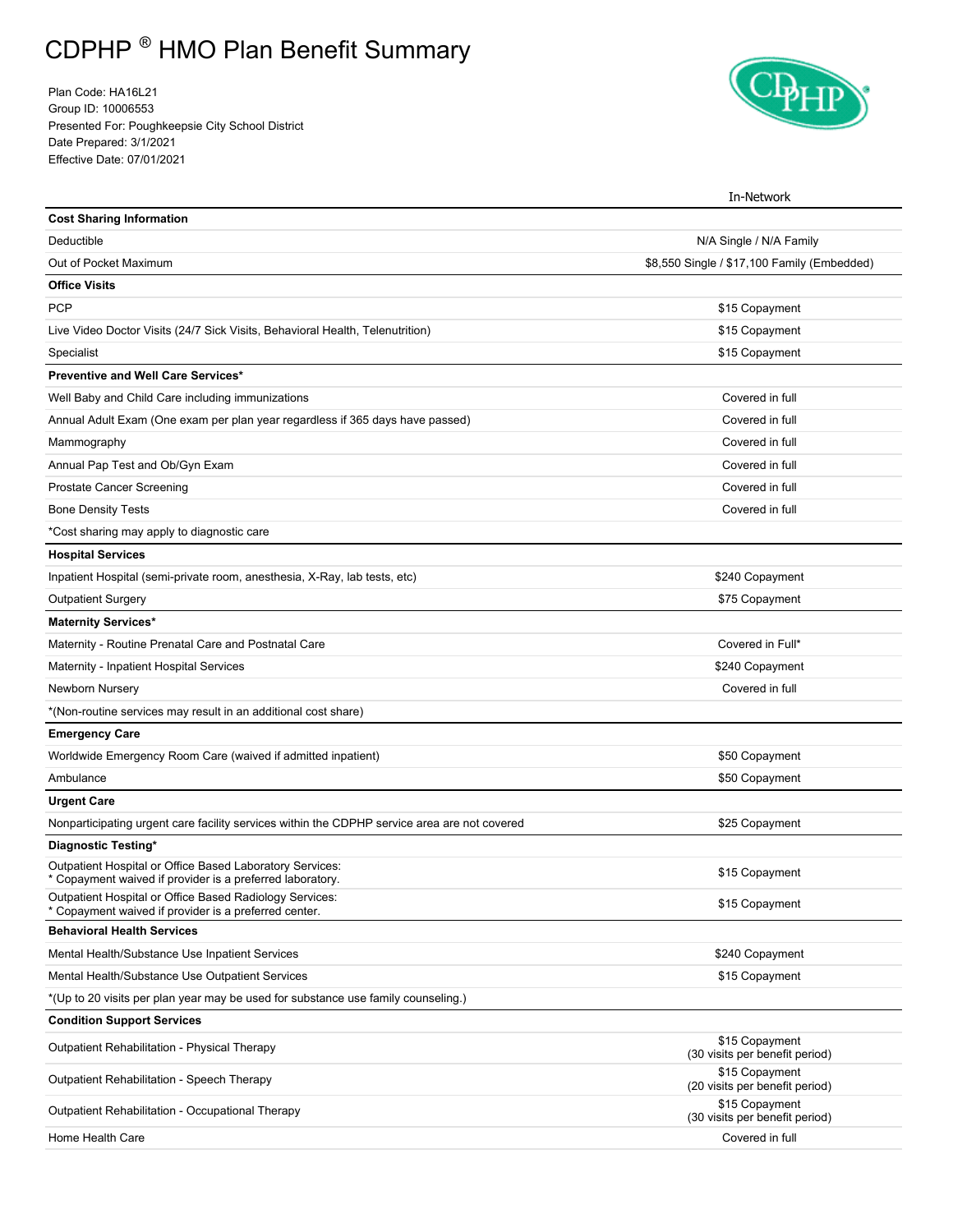## CDPHP ® HMO Plan Benefit Summary

Plan Code: HA16L21 Group ID: 10006553 Presented For: Poughkeepsie City School District Date Prepared: 3/1/2021 Effective Date: 07/01/2021



|                                                                                                                                                                                | In-Network                                                                                                                                                                                        |  |
|--------------------------------------------------------------------------------------------------------------------------------------------------------------------------------|---------------------------------------------------------------------------------------------------------------------------------------------------------------------------------------------------|--|
| <b>Skilled Nursing Facility</b>                                                                                                                                                | \$240 Copayment<br>(45 days per plan year)                                                                                                                                                        |  |
| Chemotherapy/Radiation Therapy visit                                                                                                                                           | \$15 Copayment                                                                                                                                                                                    |  |
| Prosthetic Appliances and Durable Medical Equipment                                                                                                                            | 50% Coinsurance                                                                                                                                                                                   |  |
| <b>Diabetic Services</b>                                                                                                                                                       |                                                                                                                                                                                                   |  |
| Includes Insulin, oral medication, needles and syringes - up to a 30 day supply, Glucometers and Diabetic<br>DME. Insulin is limited to \$100 out of pocket per 30 day supply. | \$15 Copayment                                                                                                                                                                                    |  |
| <b>Vision Services</b>                                                                                                                                                         |                                                                                                                                                                                                   |  |
| Laser Eye Surgery                                                                                                                                                              | Up to a maximum of \$750 reimbursement for eligible<br>eye surgeries and consultations per lifetime                                                                                               |  |
| <b>Wellness Care</b>                                                                                                                                                           |                                                                                                                                                                                                   |  |
| Weight Management                                                                                                                                                              | Up to a \$75 reimbursement available for participation<br>in a weight loss program                                                                                                                |  |
| <b>Fitness Reimbursement</b>                                                                                                                                                   | Up to \$200 reimbursement per 50 visits for subscriber<br>(max \$400 reimbursement per year) and \$100<br>reimbursement per 50 visits for covered dependent<br>(max \$200 reimbursement per year) |  |
| <b>Child Birthing Classes</b>                                                                                                                                                  | Up to \$75 reimbursement available for completion of<br>child birthing class                                                                                                                      |  |
| Participating (Up to \$180 Life Points per contract per<br>CaféWell Participation<br>calendar year)                                                                            |                                                                                                                                                                                                   |  |
| Acupuncture (10 visit limit per plan year for acupuncture services)                                                                                                            | \$15 Copayment                                                                                                                                                                                    |  |
| <b>Nutritional Counseling</b>                                                                                                                                                  | \$15 Copayment                                                                                                                                                                                    |  |
| <b>Chiropractic Benefits</b><br>\$15 Copayment                                                                                                                                 |                                                                                                                                                                                                   |  |

*This Summary of Benefits is intended to provide a general outline of coverage. In the event of any conflict between this document and the member's Certificate and any applicable Rider(s) issued by CDPHP, the Certificate and Rider(s) will be the controlling documents.* 

 *CDPHP gives you access to more than 12,000 participating practitioners and providers, including most of the local hospitals, and a variety of value-added services to help you and your family stay healthy. If you have a question or wish to receive additional information, please contact the CDPHP marketing department at (518) 641-5000 or 1-800-993-7299 or visit our Web site at www.cdphp.com.* 

 *Please Note. All non-emergency services must be provided by a Capital District Physician's Health Plan, Inc. ® (CDPHP) Participating Physician/provider (including hospital admissions) unless otherwise preauthorized by CDPHP.Please Note. All non-emergency services must be provided by a Capital District Physician's Health Plan, Inc. ® (CDPHP) Participating Physician/provider (including hospital admissions) unless otherwise preauthorized by CDPHP.*